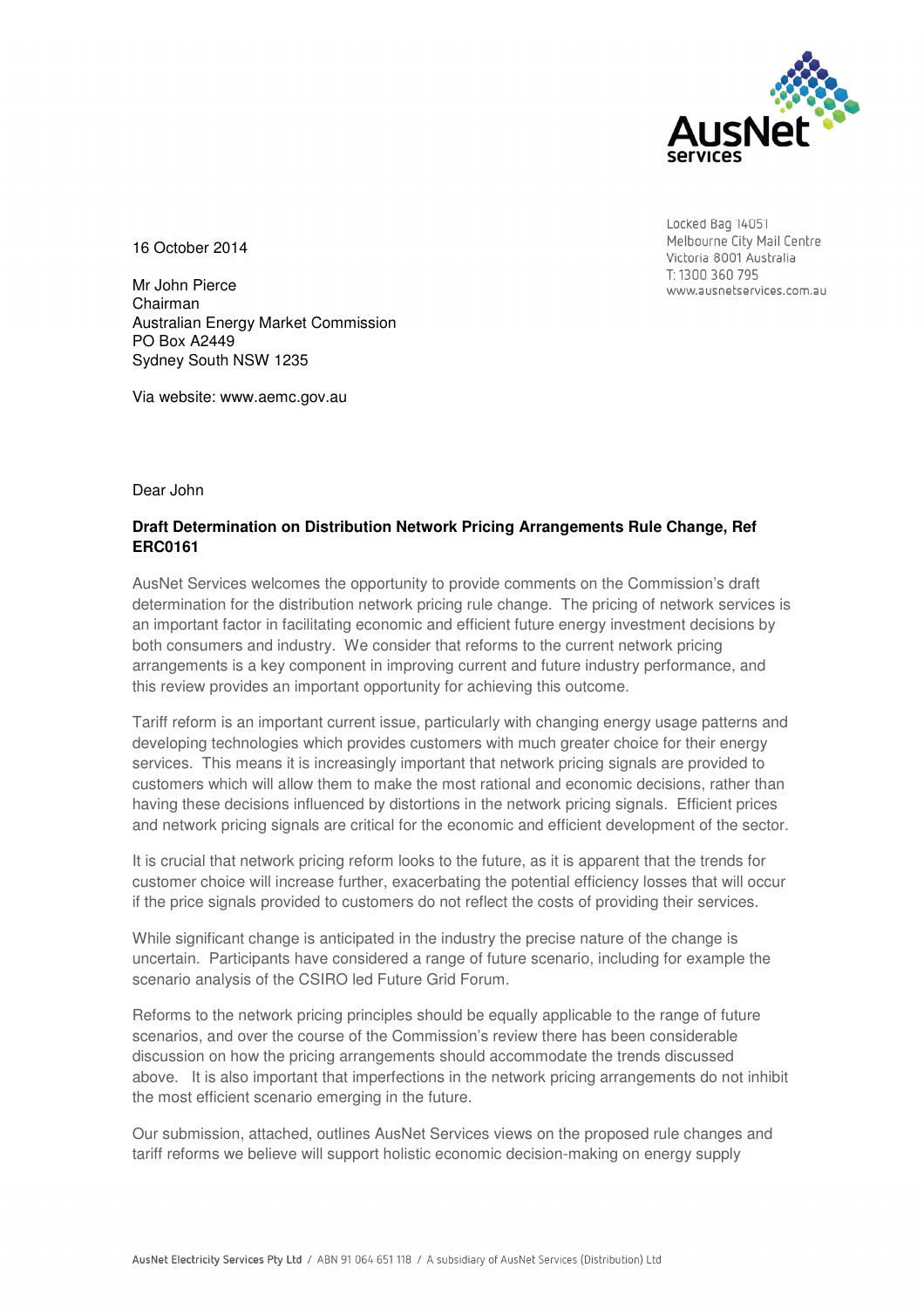investment to support the energy supply future that will continue to evolve. We consider that the proposed changes provide a useful step in seeking to improve the current network pricing arrangements.

As an overall comment however we believe that the proposed changes fall short of the fundamental change required to tariff reform to allow the industry to be properly prepared for the future changes in the industry. However we do recognise the significant constraints that make it extremely difficult to achieve the changes that are ideally required, and accept that the proposal, together with our specific comments represents a pragmatic step to achieving worthwhile change in the short term.

We consider that the challenges for network tariffs will continually evolve as the future develops, and would encourage the AEMC to continue to monitor the need for ongoing tariff reform to ensure that the industry is appropriately prepared for these changes.

For enquiries regarding this submission, please contact Kelvin Gebert, our Regulatory Frameworks Manager, telephone 03 9695 6603.

Yours sincerely,

John Howarth **Manager Regulation and Network Strategy**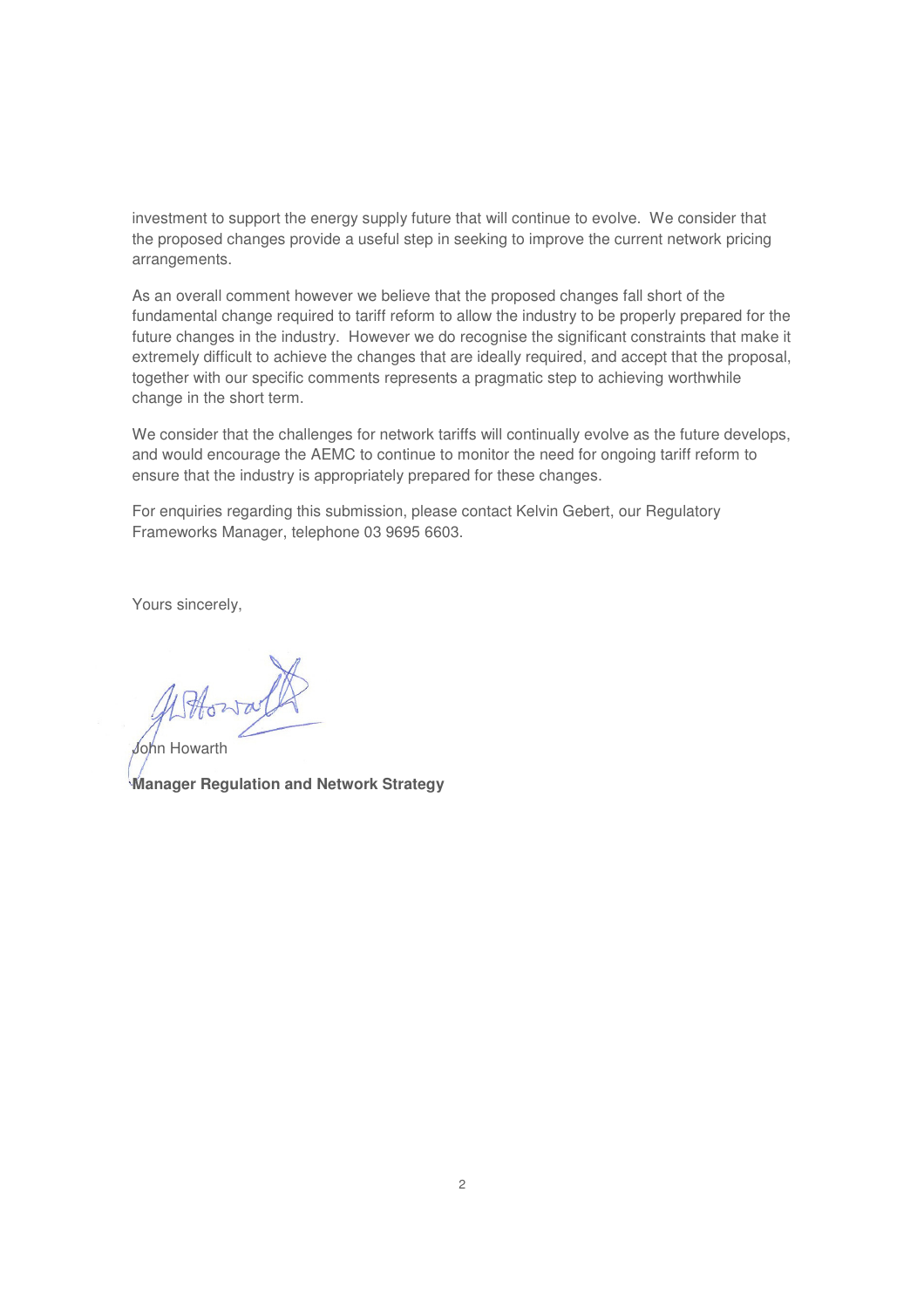

# **AusNet Services Submission on Draft Determination Distribution Network Pricing Arrangements Rule Change ERC0161**

## **1. Objectives of tariff reform**

The Commission proposes a pricing objective, being that:

The network pricing objective is that the tariffs that a Distribution Network Service Provider charges in respect of its provision of direct control services to a retail customer should reflect the Distribution Network Service Provider's efficient costs of providing those services to the retail customer<sup>1</sup>

AusNet Services supports the inclusion of an over-arching objective to provide guidance in the application of the pricing principles to develop network prices. The objective should be efficiency driven, consistent with the National Electricity Objective, and provide focus, in this case the costs of providing services to the retail customer. The Energy Networks Association has proposed an alternative objective, which we believe would also provide appropriate guidance.

We note that the objective is drafted to apply to Direct Control Services, however believe that this reference should be to Standard Control Services. Distribution Direct Control Services are further classified as Standard Control Services and Alternative Control Services. Only those services that fall under the sub classification of Standard Control Services relate to the "poles & wires" energy delivery functions covered by the Annual Revenue Requirements of the DNSP and provided universally to all connected customers. Typically those services covered by the sub-classification of Alternative Control Services are the discretionary services provided by the DNSP and purchased by end use customers on as needs basis, these are mostly fee based and quoted services or charges made on an individually calculated basis.

Additionally, it should be clarified that the tariffs referred to in the objective and principles are those that are actually provided by the DNSP, i.e. Distribution Use of System charges. The inclusion of transmission charges within the concepts of the distribution pricing principles, through referencing a Network Use of System (NUOS) charges, could prove problematic. Potentially application to NUOS would require tariff classes to be set with reference to each transmission connection point, and so the process of tariff setting would become extremely complex and understanding would suffer accordingly. There are other differences in methodology for transmission pricing and the proposals for distribution pricing that are incompatible, in particular distribution network pricing is forward looking whereas the principles for transmission pricing invoke a backward looking approach. In our view a thorough assessment of practicality and net benefit would be necessary before the principles could be confidently applied at the NUOS level.

 $\overline{a}$ <sup>1</sup> Draft Rule Determination, page 15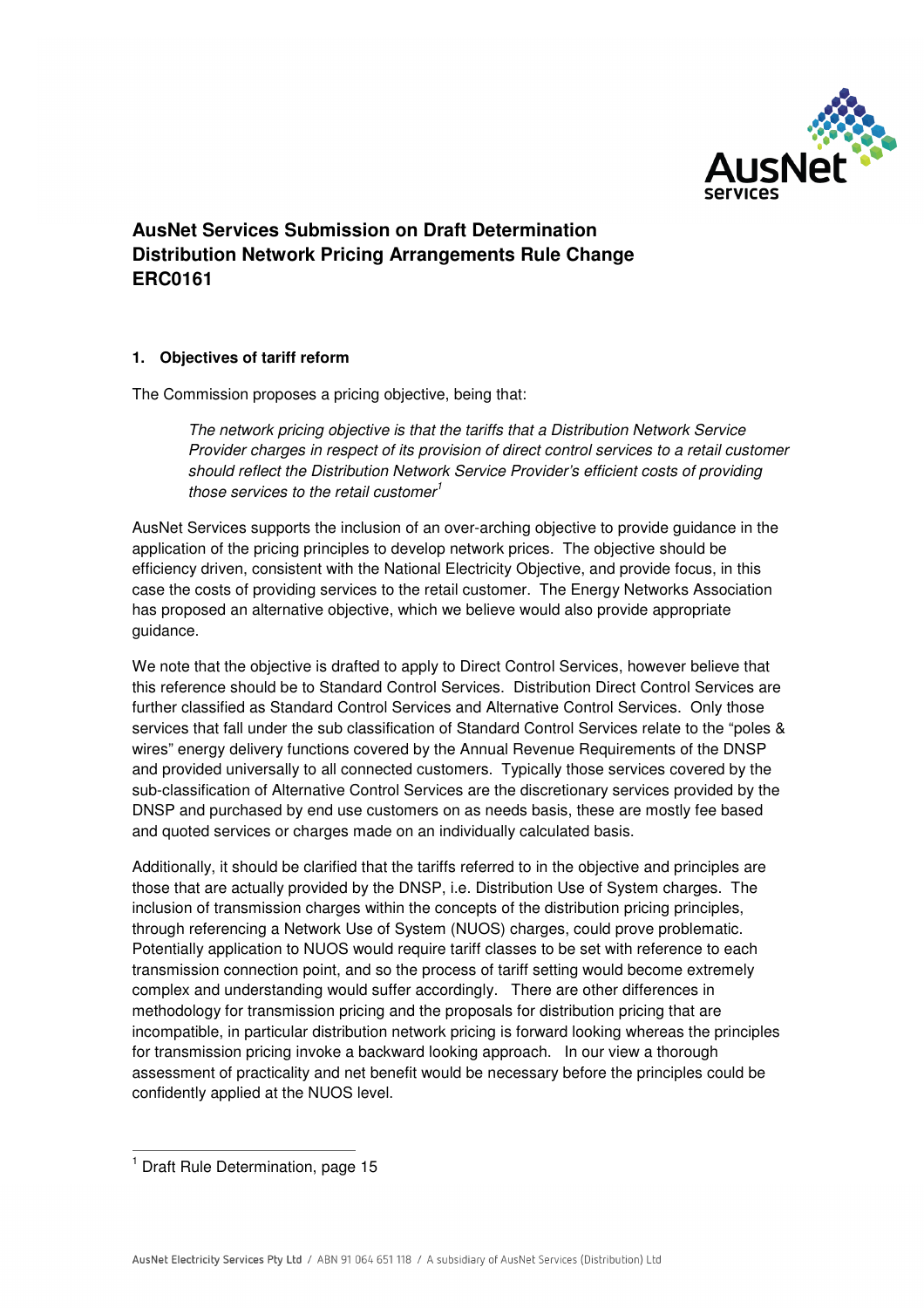More broadly the pricing objective and pricing principles should accommodate key objectives for tariff reform associated with the efficient provision and use of network services. This includes pricing related to the use and investment in sunk assets, such as asset replacement and critical safety expenditure in higher risk localities. These objectives include:

a) Fairness

Fairness and equity may not be outcomes for a DNSP to have discretion over through pricing. However if network costs are allocated on a 'cost to serve' basis then there would be reduced distortion and the opportunity for greater transparency in costs and the provision of customer support where this may be considered necessary

b) Recognition of efficient new technology solutions

At the network fringe, stand-alone energy solutions may be more efficient than continuing investment in the network. In these circumstances networks should be encouraged to cooptimise the service provided to customers, with those customers, so that the most economic and efficient short run and long run network management and asset investment decisions are made

c) Use price signals to discourage inefficient network bypass

Cross-subsidisation is inherent in current pricing arrangements. In the future this may lead to energy choice decisions which are inefficient compared to network provided energy in parts of the network, and the reverse in other locations.

Where the investment decision does not account for the cost of servicing the existing network this cost would not be mitigated by that investment decision.

d) Pricing should align to an altering service paradigm

The network's customer can no longer be thought of as an energy 'consumer'. The change that is occurring in energy supply means that the network may be better described as part of a customer's energy solution.

The attributes of network include supply security, stability and sharing. The value of these broader benefits needs to be captured in the service model, and in the pricing arrangements.

e) Retail tariffs should reflect DNSP pricing intentions

The Commission's draft determination recognises the importance of retail customers understanding and being able to respond to network prices. Pricing is a strategy to facilitate efficient investment and the pricing signals should not be muted by intermediary retailer objectives.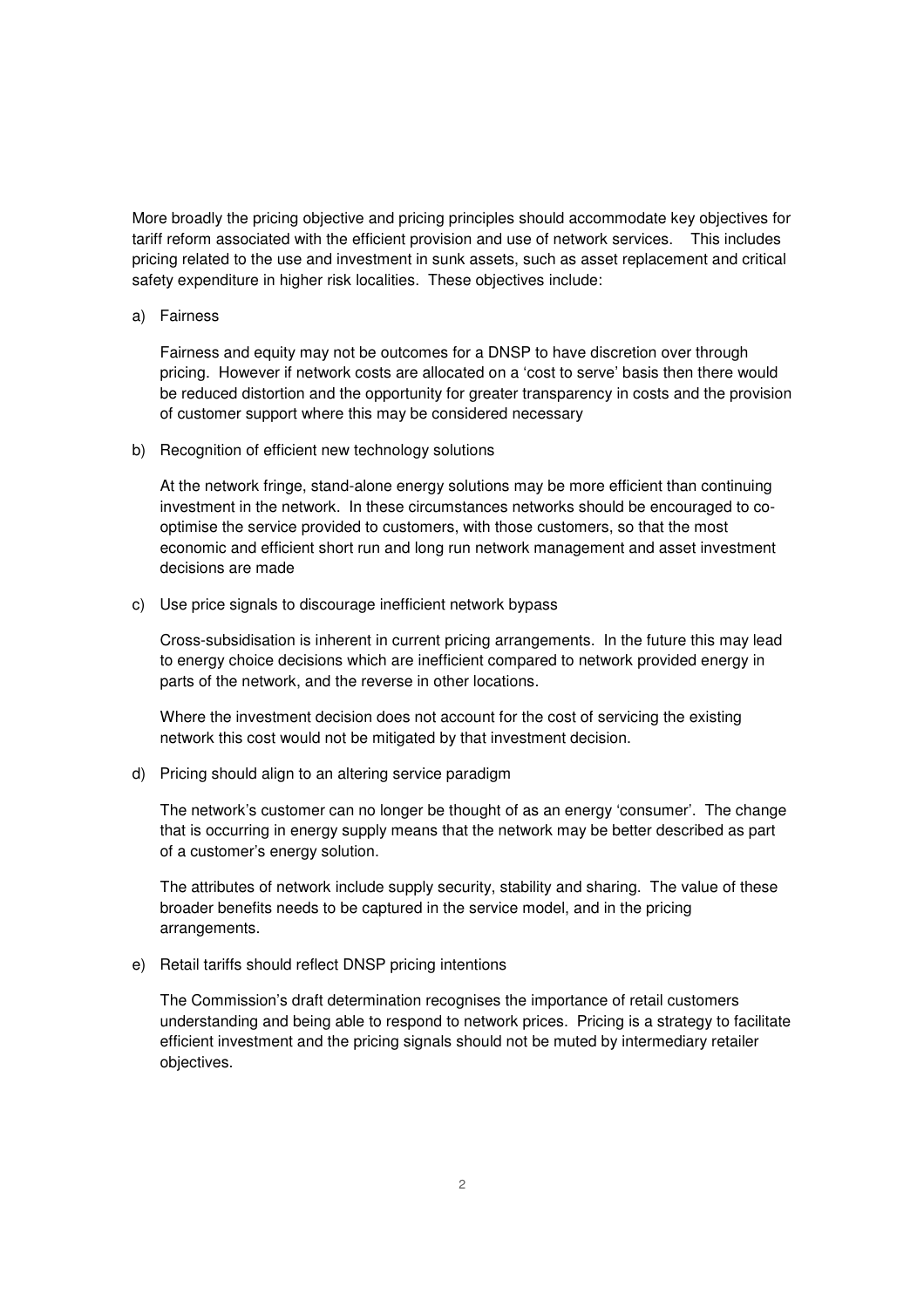## **2. Use of Long Run Marginal Cost in pricing**

LRMC is the cost of supplying an additional unit of a good or service when capacity can be varied. A strong linkage between tariffs and LRMC is particularly relevant where network constraints are foreseen and pricing can signal the impending investment costs to relieve the constraint. Customers are able to respond to the pricing signal to facilitate the most economic outcomes for customers consistent with their energy needs or preferences.

However, where usage is declining on part of a network, and constraints in capacity is not an expected occurrence in the foreseeable future, it is unclear how a textbook LRMC should form the basis of prices. Clearly an LRMC value can be derived, but the predominant cost drivers into the future, in those circumstances, will be safety and reliability. Allocation of associated costs in a way which reflects the 'cost to serve' customers would improve signalling of the costs of the customer's use of the network. Throughout the Commission's consultation process we have sought greater clarification on how the pricing principles may practically address crosssubsidisation in the on-going investment in the existing network and we urge the Commission to give further consideration and further clarification on this aspect in the final determination and rule provisions.

AusNet Services interprets the rule change as giving primacy to LRMC amongst the principles. This is because tariffs are to be 'based on' LRMC, distortion to the LRMC signal is to be minimised, and customer impact is a key consideration (i.e. over-signalling may contravene this principle). However, it is not entirely clear from the Commission's discussion on the application of LRMC in the draft determination whether this is the case, or whether there is flexibility for tariffs to accommodate the legitimate signalling of other key future costs in the efficient provision and use of the network. It would be helpful if the intent was more clearly presented in the determination, for example in the following paragraph drawn from the draft determination:

LRMC will be the first step for DNSPs in developing their network tariffs under the new pricing principles. This is important as LRMC will form the basis of the pricing signals that should be sent to consumers and therefore should be the starting point for tariff design. DNSPs will then adjust these tariffs based on LRMC to recover their total efficient costs, to comply with the consumer impact principle and to comply with any applicable jurisdictional pricing obligations...<sup>2</sup> (underlining added to draw attention to this text for this discussion).

We note that accountability for the use of LRMC in setting tariffs can be expected to be considerably strengthened with introduction of the proposed Tariff Structures Statement (TSS), even if the existing principle, to take LRMC into account, was retained. The TSS is required to set out the DNSPs pricing methodology and increase transparency.

Our conclusion is that LRMC is relevant and important in setting tariffs, however there are other cost signals for customers and flexibility should be assured so that these that should also be accommodated.

 2 Draft Rule Determination, page 103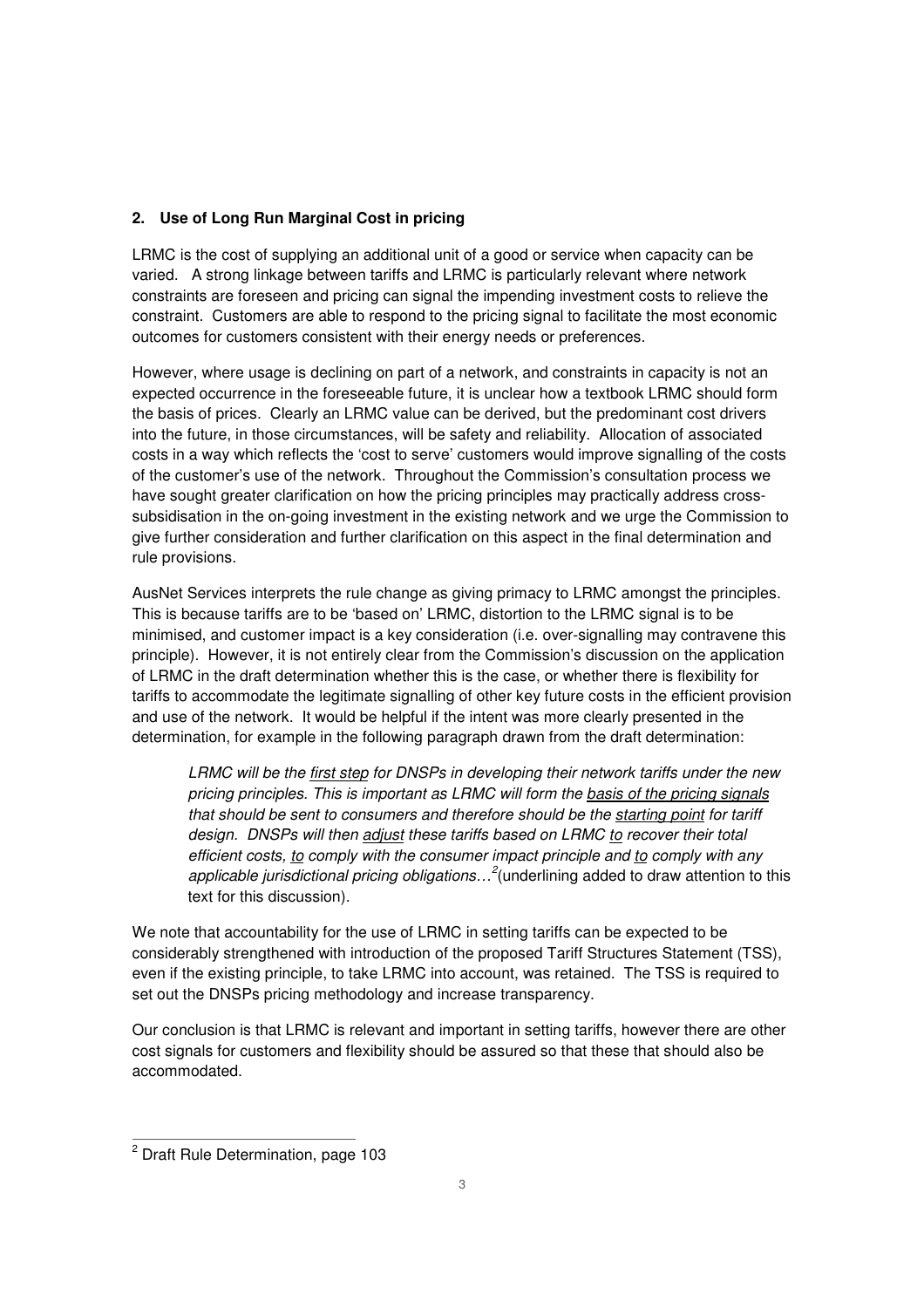#### **3. Geographic differentiation**

Acceptance that tariffs may be differentiated on a geographic basis is a key reform need. In the current and future environment this is primarily necessary to address cross-subsidisation that exists in uniform tariffing.

Geographic differentiation in pricing already exists across the NEM, predominantly at the boundaries of the networks. It is accepted that there are differences between neighbouring DNSPs tariffs, which reflect the different costs to serve customers. For example, within Victoria geographic differentiation occurs between the network prices of the 5 distribution businesses, and depends upon whether network is predominantly an urban DNSP or has significant rural topology.

Uniform tariffing is prescribed in some states. In other states, such as Victoria, this is not the case. Nevertheless, where there is no legislative constraint DNSPs have still not adopted geographic differentiation. This is presumably because social licence to do so has not been established.

The draft rule provides explicitly for geographic differentiation, and the process which may achieve social licence. This includes:

- The clarification placed in the Rules;
- Provisions to minimise the impact of tariff changes on customers; and
- customer consultation provisions.

We support the Rule Change Proposal and draft determination in providing for geographic differentiation. However, these measures also constrain the effectiveness of geographic differentiation.

The current rules are silent on geographic differentiation of prices and implicitly do not constrain this. As noted above, differentiation exists at the network boundaries, and constraining differentiation would not be consistent with this natural outcome. However the draft rule could be interpreted to limit geographic differentiation to the LRMC component only, since it specifically provides for this alone, i.e. if the primary differentiator is to be LRMC, and the explicit provision for geographic differentiation sits within the relevant considerations for determining LRMC. Geographic differentiation could therefore be bound by first necessitating an LRMC difference. Other cost drivers may also be subject to geographic differentiation and broader explicit acknowledgement in the pricing principles should be provided.

Transitioning to different tariffs over a period of time, potentially more than one regulatory period, would provide unclear signals to customers in the short term, and across the transition period the creeping growth in the signal is likely to result in a diminished responsiveness by customers.

An alternative approach, providing a more direct pricing signal to customers would be for the cost reflective prices to be presented to customers, and for an off-tariff impact mitigation scheme which would provide the ability for re-balancing to form the basis of transition. In this way customers would have a clear incentive to respond to the price signals provided.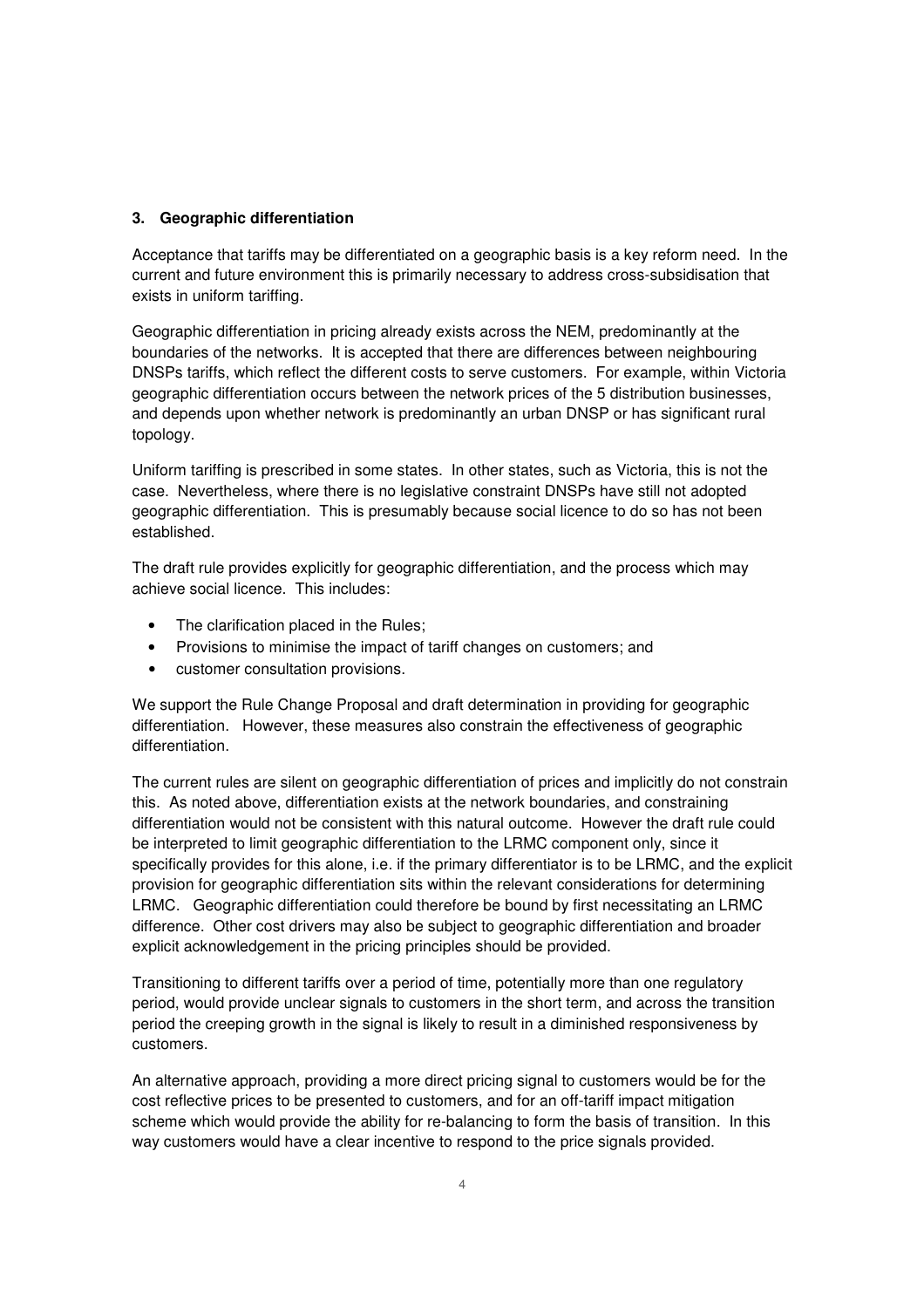Another mechanism included in the draft rule to minimise customer impact is to have regard to the extent to which customers can choose the tariff to which they are assigned. AusNet Services seeks clarification of the intention of this provision, since the pricing approach appears to be prescriptive, leading to a 'best outcome' based on LRMC. Choice would appear to be inconsistent with the broader intention of the rule change. Potentially choice relates to transitionary tariffs (which should be structured in accordance with the new Rules, rather than historic tariffs which predate the new Rule) however clarification by the Commission is necessary.

Our conclusion is that geographic differentiation in prices should be explicitly included in the pricing principles, with clarification that geographic considerations are not bound by LRMC differences. The DNSP would be required to consult on intended geographic differentiation and address this in the TSS. An off-tariff impact mitigation scheme could be included at the discretion of the DNSP, taking into account the materiality of impacts and the results of engagement on this issue, of potentially in consultation with its jurisdiction.

#### **4. Tariff structures**

A key issue identified by many commentators and NERA in its consultancy for the Commission is that historic energy based tariff structures are not well suited to networks and are a significant cause of inequity in tariffs. This has become apparent as some customers have been able to take advantage of new technologies which have impacted network utilisation. These include high energy consumption air conditioning, and rooftop solar generation. In the past, typical electricity usage across the customer class was more uniform.

Tariffs structures, for small customers, are typically energy (kWh) based. However electricity networks in the hot Australian climate generally become limited by the capacity of the network elements, which is commonly reduced at the time that demand (kW) is highest. Charging for network usage on a kW would provide improved cost-reflectivity.

In Victoria, where smart meters are rolled out it is straight forward to introduce demand into tariffs. In fact across the NEM, large commercial and industrial customers with electricity consumption exceeding the threshold requiring a type 4 meter already have demand charging.

It is noted that the introduction and promulgation of pricing with reference to electricity demand does not require a rule change. Experience, as discussed above, is that the key determinant to improved cost reflective pricing is the introduction of metering infrastructure which will permit capture of customer demand at the period of peak network utilisation.

Looking further forward, it is expected that the economics of energy storage will create a new wave of customer ability to 'respond' to network pricing signals. Whilst the aim is for pricing to be technology neutral this concept is less relevant where the technology enables customers to maintain network services but avoid contributing to the cost of service. Some customers may increasingly use the network predominantly as supply security, a physical insurance, in case of failure of their home installation. This approach would push up network prices for other customers. To provide for this service a premium, such as an agreed capacity tariff component, may be warranted.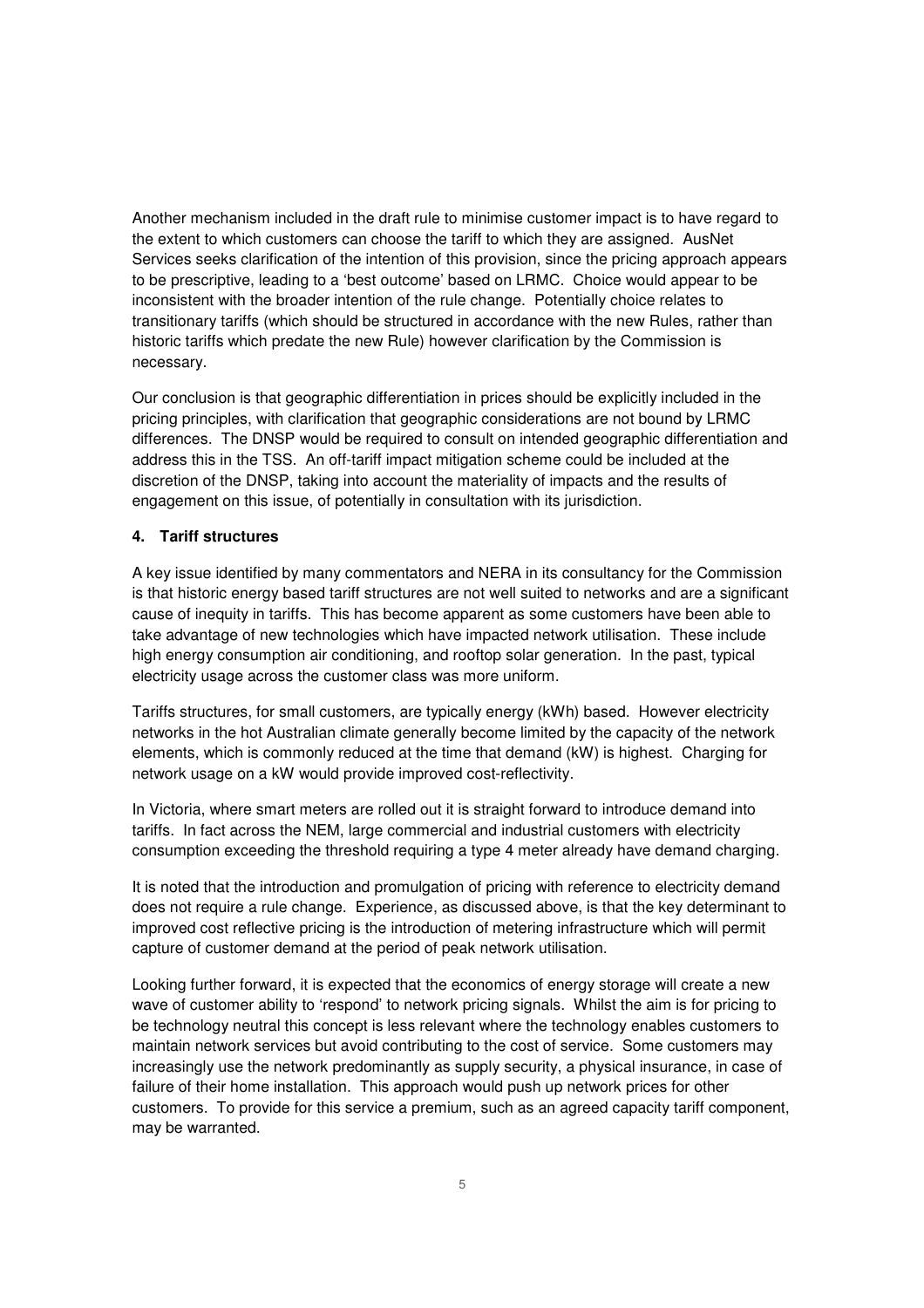The Rules currently preclude DNSPs from treating customers with micro-generation differently from supply on residential customers. As discussed, unless a standby premium or some other innovative pricing may be charged to these customers they will be able to avoid paying costs associated with the value of standby. This rule requires reconsideration but is not addressed in the consultation to date. More broadly there is a need for pricing to consider how recovery of sunk network costs is equitably distributed amongst customers as some customers use the network less, and the burden falls on fewer customers. At one end of the range of customer energy solution choices is the option of leaving the grid. At this extreme the inclusion of a network exit charge may lead to the most equitable charging outcome for the broad customer base.

#### **5. Role of networks**

The role of networks is changing. In the past the network has predominantly provided a one way energy supply service. What is emerging is an energy connectivity service, more in the nature of a road network or communications network, where the services are two way. There are many future scenarios however, and it is not even clear that the current capacity of networks will always be required, or that continuing to invest in fringe parts of networks will be efficient or prudent.

In light of this future uncertainty, networks need the clarity of purpose to be able to co-optimise the future of localised network investment with the energy supply options that may be available to the customer.

Revised pricing arrangements should provide encouragement to networks to charge on the basis of the cost to serve customers, to facilitate the most economic overall investment in energy services.

# **6. Retailer pass through**

In many discussions it has been noted that it is not necessary that retailers be required to pass through the DNSP charges directly to customers. The Commission also supports this view, for example the Commission states:

The draft rule does not require retailers to structure their retail prices in a way that matches the structure of network prices. Retailers operate in a competitive market and should be free to design their prices as they see fit in response to consumer preferences and the other costs they face $^3$ .

However, the draft rule requires DNSPs to consult with end use customers on proposed tariffs, and requires consideration of tariff impact on customers to account for their ability to receive and respond to the price signals.

AusNet Services strongly supports an end customer focus for prices, but believes greater incentives are necessary to encourage retailers to pass through the DNSPs price signals without attenuation. It is important that customers see the actual network 'cost to serve' pricing established by the DNSP. These prices will be set to advance network investment efficiency,

<sup>&</sup>lt;u>meta</u><br><sup>3</sup> Draft Rule Determination, Executive Summary, page iii